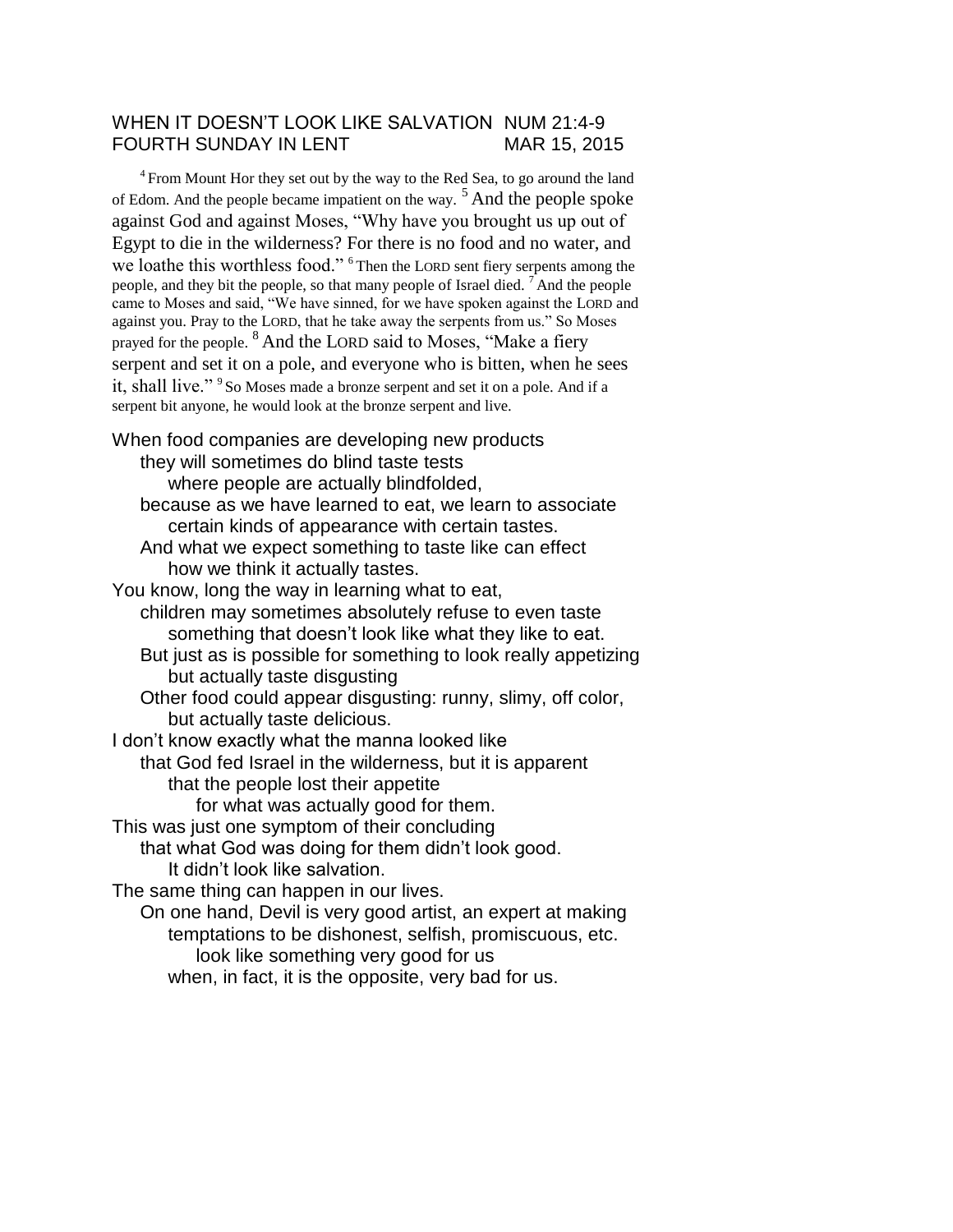On the other hand, God, who wants us to faithfully trust him may work in ways that don't appear to be good at all but are actually his way of working our salvation.

GOD'S GIFTS ARE SEEN AS INSUFFICIENT until PEOPLE SEE THAT THEY ARE SINFUL and GOD SHOWS HE IS CONSTANTLY SAVING

## GOD'S GIFTS ARE SEEN AS INSUFFICIENT

 $4$  From Mount Hor they set out by the way to the Red Sea, to go around the land of Edom. And the people became impatient on the way. <sup>5</sup> And the people spoke against God and against Moses, "Why" have you brought us up out of Egypt to die in the wilderness? For there is no food and no water, and we loathe this worthless food."

Let's examine these complaints.

The "worthless" food they complained about was the manna that had been keeping them alive for almost 40 years. When it first appeared, Bible lists different ways to fix it. It could be baked, boiled, fried, whatever. Maybe it was like tofu, which is very nutritious, you can fix it in all kinds of ways. But it is still tofu. And, they say, they had no water. In fact, just before this they had been at place with no water and for second time Moses had struck a rock with his staff & water flowed out. So they did have water, miraculous water, but this time God told Moses to simply speak to the rock so he got in trouble with God which probably made everyone feel bad. v. 4 says they were going around land of Edom. In chapter before this, when Canaanites blocked their way God had given them victory over them. But when Edom wouldn't let them pass through, God said not to fight but to go around because they were relatives. v. 4 mentions they had camped at Mt. Hor on road to Red Sea. They had camped at this same spot at beginning of journey. It seemed they were going in circles, getting nowhere and were no better off than when slaves in Egypt. Their patience was wearing thin. So what do we see? God was doing miracles for them.

They had miraculous freedom, miraculous water, miraculous food & miraculous deliverance from enemies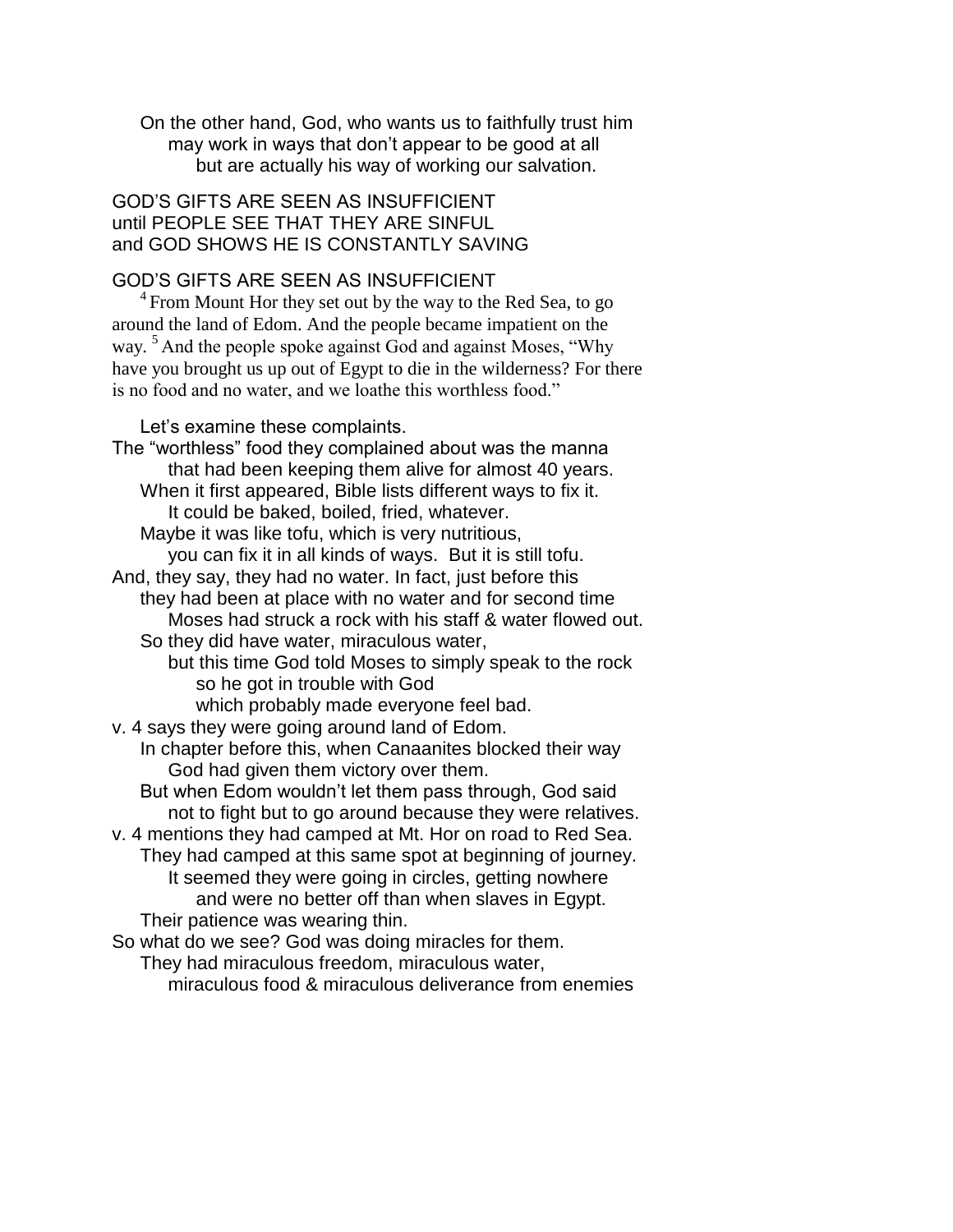but even when problems were solved, some bad feelings were left that they didn't totally get over.

Same can happen for us. God constantly does wonderful things providing for us, protecting us, helping us recover but because it is so constant, we take it for granted and even when problems are taken care of, we may hold to bad feelings about having problem in first place. What God is doing for us doesn't look like salvation to us and we get tired of "worthless" food.

## PEOPLE SEE THAT THEY ARE SINFUL

 $6$ <sup>6</sup> Then the LORD sent fiery serpents among the people, and they bit the people, so that many people of Israel died.  $<sup>7</sup>$  And the people came to</sup> Moses and said, "We have sinned, for we have spoken against the LORD and against you. Pray to the LORD, that he take away the serpents from us"

Now, why had they been so long in snake infested wilderness, eating manna for years and years, wandering in circles, coming to places with no water, running into enemies instead of being in land God had promised them? It is because when they had gotten there years ago, instead of trusting God and entering into it, they had rebelled against him. They were sinful. Sin always starts with not believing God's word & promises. But they didn't see themselves as sinful, they didn't see how their problems were caused by mistakes and things they had done wrong and so even when God took care of their problems, they did not see him as loving and gracious. Before it looked like they might as well still be in Egypt, it couldn't get any worse. Now God is turning them into Minnesotans: "could be worse" This reminds me of when my mother used to say, when we were whining and fussing, "Stop crying or I will give you something to cry about." This may not sound loving, as God may not appear to be loving when he sends fiery serpents that bite and kill people. Literal word in original language is "shining" serpents. These shining serpents work like a mirror, causing people to see themselves as they really are. We have sinned, for we have spoken against the LORD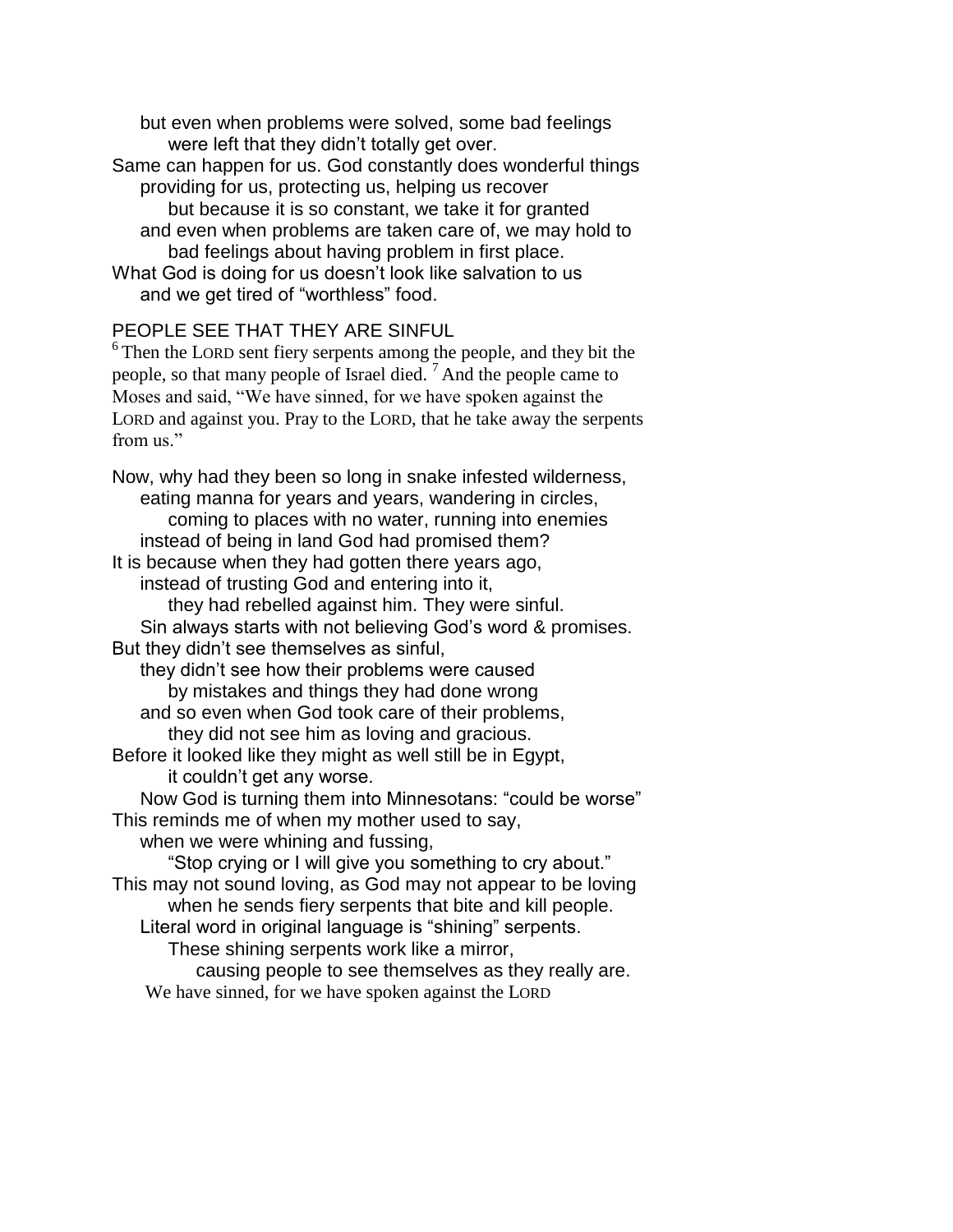So what were they do to? Only once before in book of Leviticus had they actually said, "We have sinned against God" when God said they would spend 40 years in wilderness. That time they tried to make up for their sin by going in to take over promised land after all, by their own doing, and they miserably failed. As Paul says in today's Epistle: It is by grace we are saved, not by works. This time they pray to God for help. We too have a hard time seeing ourselves as sinful and have hard time seeing how this makes life worse, but when we do, and pray to God for help,

## GOD SHOWS HE IS CONSTANTLY SAVING

So Moses prayed for the people. <sup>8</sup> And the LORD said to Moses, "Make a fiery serpent and set it on a pole, and everyone who is bitten, when he sees it, shall live." <sup>9</sup>So Moses made a bronze serpent and set it on a pole. And if a serpent bit anyone, he would look at the bronze serpent and live.

Now that is really bizzare. A bronze serpent on a pole doesn't look like salvation.

When the people repent they say, pray that God would take away the snakes. That seems to make sense. This is what God does before when plagues cause Pharaoh to give up & say take frogs away, God took them away. But what happened then? He became stubborn again. This time, God doesn't take the problem of the snakes away but instead provides an ongoing cure that at same time is constant reminder of why they need it. Every time they look up at the snake on the pole they see this is what they deserve but then they are healed. How does this work? It works for only one reason, because God says so. And so they must learn to trust God's word no matter what because not believing God is cause of their problems. As gospel reading says, he who believes is saved but he who does not believe is condemned already. As Jesus says, this is ultimately true of him. When we don't trust God's word and don't see how he is so constantly and wonderfully providing all we need we end up being bitten by Satan's temptations

which results in death.